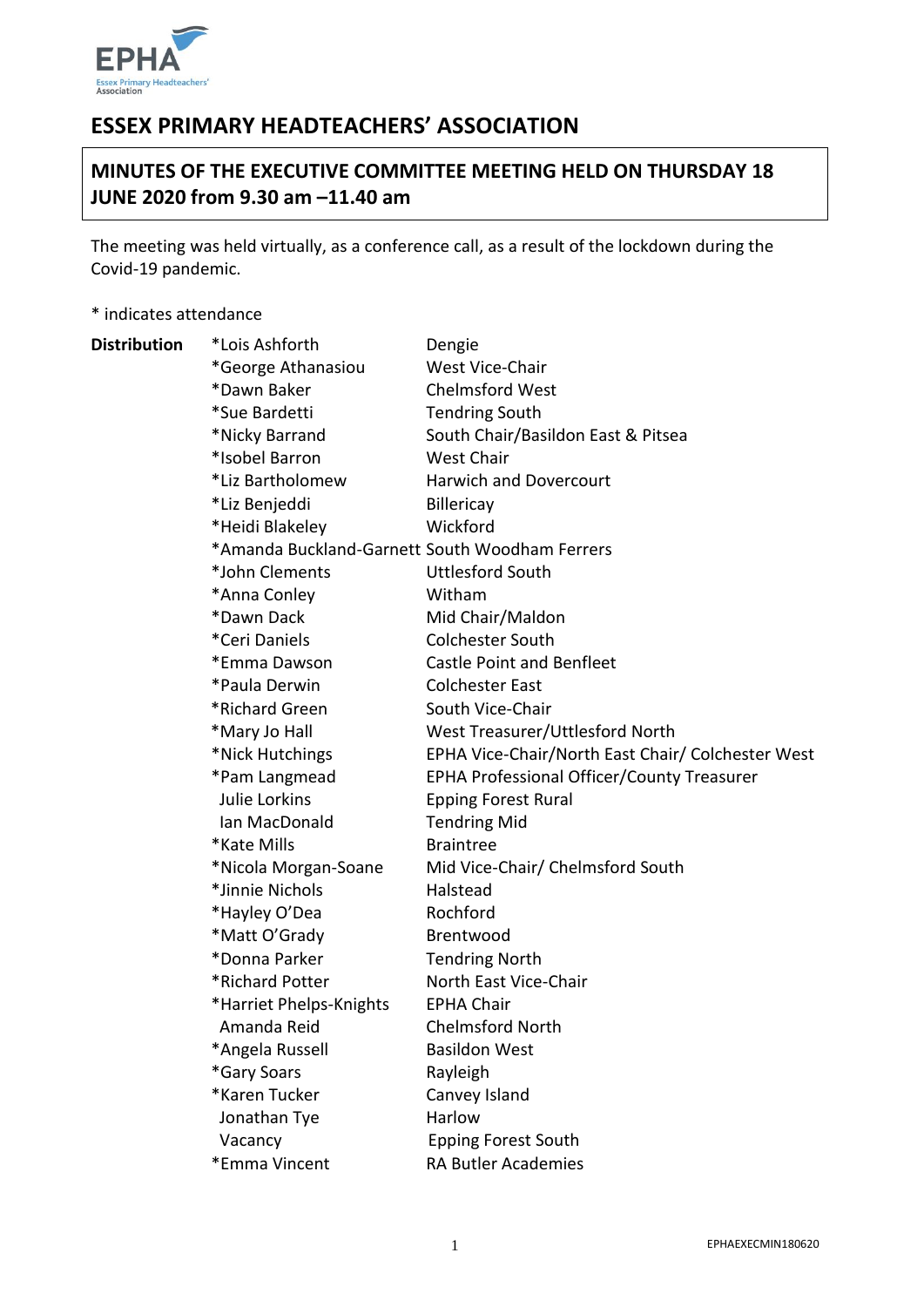

| <b>LA Officers</b> | Clare Kershaw    | Director of Education                  |
|--------------------|------------------|----------------------------------------|
|                    | Jo Barclay       | Schools' Safeguarding Manager          |
|                    | Lisa Fergus      | Assistant Director, South quadrant     |
|                    | Alison Fiala     | Head of EY and Education, Mid quadrant |
|                    | Alex Abercrombie | <b>ECC Education Delivery Manager</b>  |
|                    |                  |                                        |

Michelle Winter Senior HMI, Eastern Region

### **1. WELCOME AND APOLOGIES FOR ABSENCE**

Harriet Phelps-Knights (EPHA Chair) welcomed everyone to the meeting, including Jinnie Nichols, the new representative for Halstead, and Matt O'Grady, the new representative for Brentwood. She also welcomed Emma Vincent, headteacher at RA Butler Academies.

Apologies were received from:

- Jenni Evans Warley Primary, Brentwood
- Julie Lorkins Epping Forest Rural
- Amanda Reid Chelmsford North

It was noted that the meeting would be recorded for the purposes of the minutes, but the recording would not be retained or published.

# **2. INTRODUCTION – CLARE KERSHAW, DIRECTOR OF EDUCATION**

Clare started the meeting by expressing her gratitude to headteachers. She noted that the last two weeks since the wider reopening of primary schools has gone very smoothly, entirely down to their planning, leadership and organisation enabling Reception, Years 1 and 6 to return to school. She noted that it was fair to say that primary schools have had a much more significant challenge this term in terms of responding to the government agenda; she commended the heads for getting through another phase of the Covid-19 pandemic. Those phases began in March, with schools struggling to staff their schools, the partial closure of schools, the lockdown, the Easter holidays, the start of the summer term, and now the wider reopening to more pupils. Secondary headteachers recognise the pressures and challenges that have been asked of primary school leaders. Whilst the LA can provide advice and guidance, they cannot make the decisions that ultimately have to be made by individual headteachers.

Clare accepted that the DfE survey was not user-friendly initially, but she asked headteachers to start to populate the daily attendance form so that the LA gets the attendance data set, and to encourage colleagues to do the same. On Tuesday  $16<sup>th</sup>$  June – attending primary schools in Essex (DfE data set): 5,362 Reception children in schools across Essex 4,850 Year 1 5,908 Year 6 8,000 critical worker children and about 1,800 vulnerable children.

Figures have therefore gone from about 4,500 pupils in school to over 20,000 a day, a significant shift since the the beginning of May; the majority of schools are open to the **Action**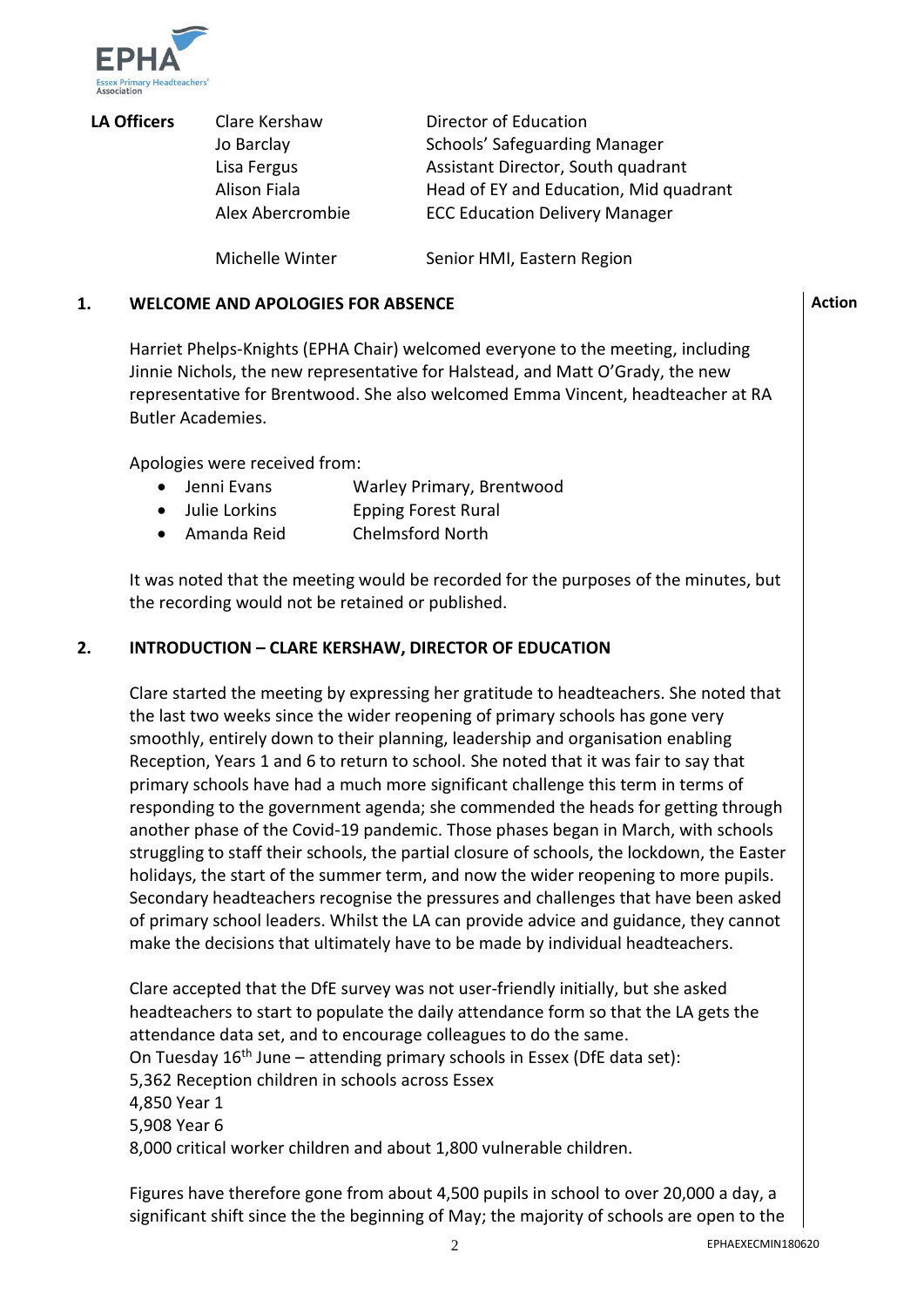

eligible year groups. Clare recognised that communication with parents has been an ongoing challenge for headteachers, who have had to explain their decisions around provision of places.

Clare talked about how she has been working: over the last 2 months she has been meeting regularly with the EPHA and ASHE Professional Officers, which has offered really effective two-way communication to understand what is happening on the ground, which has helped shape the guidance and support that schools need.

She has also met three times a week with the Unions; those meetings have also been useful and are now collaborative, collegiate and consultative. The LA has tried to mediate where staff members have raised issues with their Unions. The Unions have welcomed this and have used this support effectively. They have been supportive of the approach taken by the LA around wider opening, i.e. the focus on risk assessments driving decisions.

Clare explained that she also meets regularly with her regional counterparts, discussing common and mutual issues, which are fed back to the DfE. The School Communications route also remains open to schools. The frequency and intensity of these meetings and communications will not be able to continue when schools are back to business as usual, but the communication during the last 3 months has been very effective in the county.

The Local Authority's main route of engagement with the DfE has been through the Regional Schools Commissioner's office, linking with the area lead, Ian Jacobs. Clare has weekly meetings, and the chance to hear information from the DfE and, importantly, to feed back issues such as the complexity of the DfE survey. The office of the RSC then feeds back issues to the DfE, and this informs the DfE guidance.

The other route to the DfE is through the regional Director of Children's Services; Colin Foster is the regional lead who communicates directly with Sue Baldwin, RSC.

Summer is the number one topic of conversation at the moment, then September opening, then a raft of issues including early years, children's social care, colleges and FE, and transport featuring highly.

The LA is expecting the announcement about the summer catch up programme this week, or next. The LA has chosen to interpret the DfE guidance to make it work for Essex schools, taking advice from Public Health when necessary, and where appropriate making joint regional decisions. For example the guidance about using rotas was a regional decision, though it advised that schools avoided morning and afternoon rotas, so that they could follow protective measures such as cleaning. She emphasised that the risk assessment drives each school's decisions and the LA is very clear about that.

Clare and colleagues spent the previous day producing "bubbles guidance" and this was sent out to schools that morning. The DfE had expected that all eligible children would return to school and there would be no change or alteration to the grouping of children. Clare has run some of those issues past Public Health England and this LA guidance is produced as suggested advice.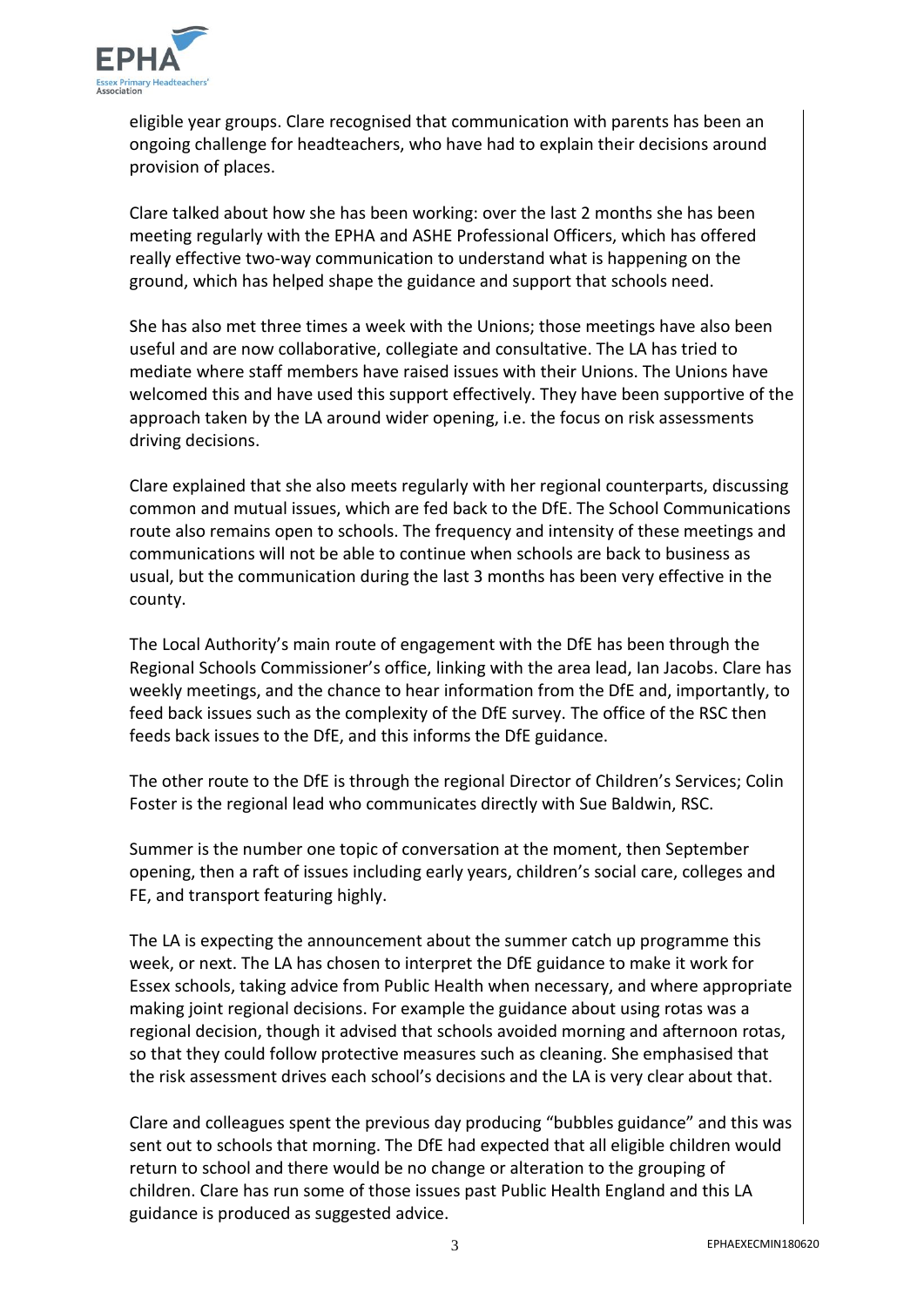

The LA has also suggested, following the publication of wider opening guidance from the DfE, that if a school is at full capacity and cannot open up to any more children, that a school might want to cease the offer for Years R, 1 and 6 (not the critical worker/vulnerable children) five working days before the end of term to enable the school to offer some face to face time with other year groups. She emphasised that this is only a suggestion, for heads to consider with their governors and senior leaders.

Following the meeting, the following clarification was given and in agreement with the Unions:

### *Wider Opening – Flexibility around end of term*

*In our recent guidance on [scaling up onsite provision](https://eur02.safelinks.protection.outlook.com/?url=https%3A%2F%2Fschools.essex.gov.uk%2Fadmin%2FCOVID-19%2FDocuments%2FScaling%2520up%2520onsite%2520provision%2520guidance%2520Final.docx&data=02%7C01%7C%7C6622516b8b7f4e629a4008d81681cec5%7Ca8b4324f155c4215a0f17ed8cc9a992f%7C0%7C0%7C637284094085920399&sdata=LtFmV%2BOabtjGwSPSD%2Bqqfeyv1txmMr4q5JmfPvgG7qM%3D&reserved=0) we suggested that primary schools who do not have capacity to offer onsite provision to more year groups, could consider ending the term 5 days early for those year group/s currently accessing provision. This provides schools with more flexibility than proposed by the DFE guidance, which states that provision for reception, years 1 and 6 should be full time and to the end of term.*

*We have been asked if there is flexibility around the 5 days and whether this could be longer. Our suggestion is based on the desire to offer all year groups some face to face time at school, before the end of term. If you need more than 5 days to be able to make this offer, we would be supportive of this, but any changes to the provision for those children already accessing school would need to be proportionate and reasonable. We do not expect the provision to years R, 1 and 6 to cease any earlier that the 10th July (the end of the penultimate full week of term).*

*You will need to clearly communicate any changes and the rationale for doing so, with parents and update your risk assessment. A reminder that provision for the children of critical workers and vulnerable children should remain full time and to the end of term.*

Clare reminded headteachers of the offer of support from HMIs and SEPs to discuss the wider reopening plans and thanked the HMIs for their support, who have also been working on the guidance documents with the LA.

One headteacher asked if Clare could make sure that School Effectiveness Partners are aware of the new suggested guidance, as they have previously been advising schools that they could not expand provision in this way. Clare agreed, noting that this LA guidance is only a day old and she had not yet had the chance to share with the SEPs.

In response to a question from a headteacher, Clare confirmed that there was no obligation to include as many as 15 children within a bubble if the risk assessment suggests otherwise; group sizes will be determined by space, staffing and the children within a group, and their specific needs. For example, if children have special educational needs it may not be safe to have as many as 15 within one group. Clare reminded heads that there is a hierarchy of protective measures and the risk assessment drives the individual decision.

There hasn't been any specific guidance about children with special educational needs within mainstream schools. It was noted that it would be very helpful to have a letter from Clare to parents that can be used to explain and back up the decisions that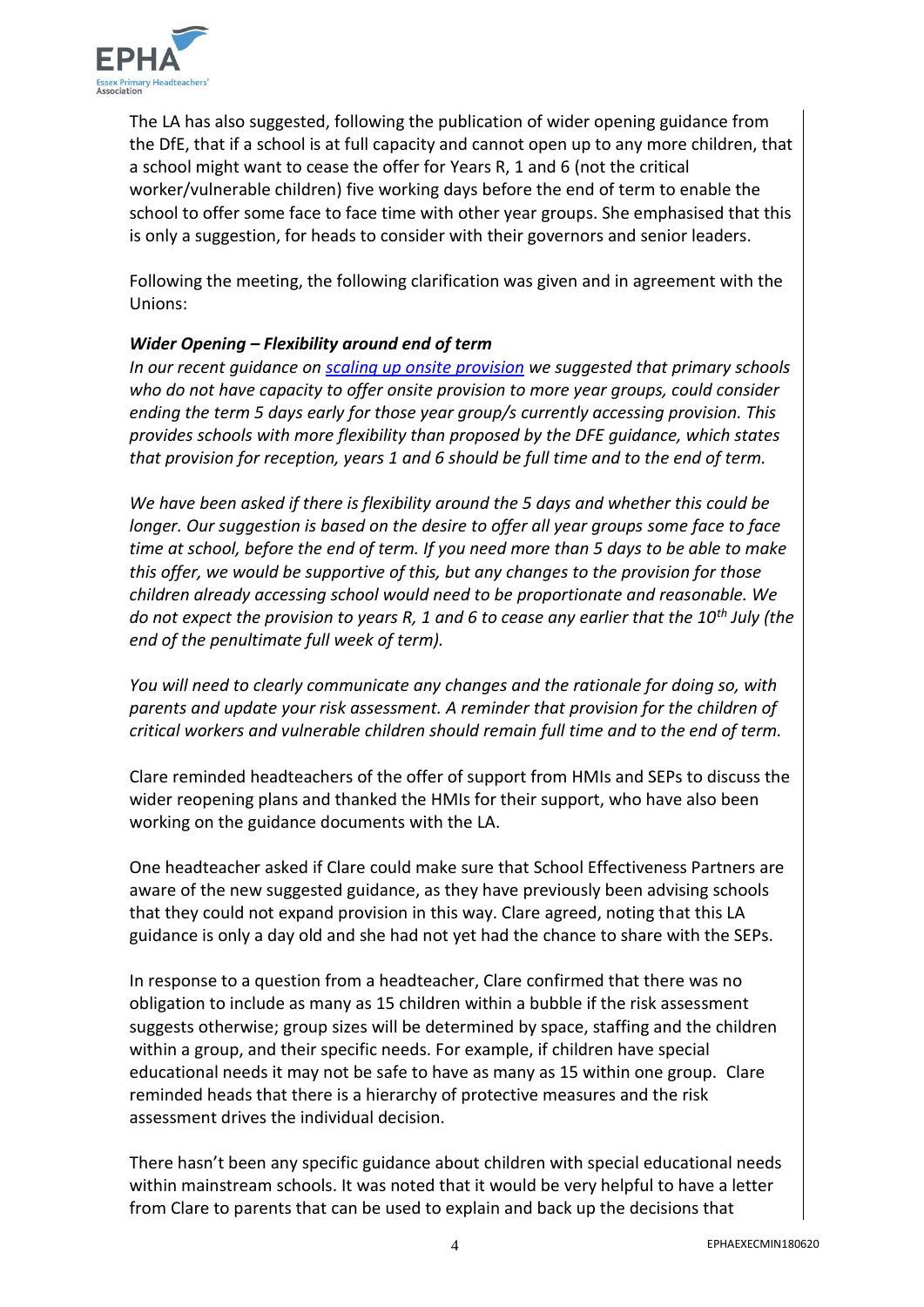

headteachers are making in relation to wider opening. Clare doesn't underestimate the challenge of communication from and with parents and is happy to write something if that would be helpful to schools. However, she noted that she wouldn't want schools to close to those eligible groups earlier than 5 days before the end of term.

There was a discussion about the use of a day or more at the end of term to hold staff meetings, to ensure that staff are confident about reopening in September. Clare agreed this would be helpful, but heads were reminded about the need to ensure proper social distancing of adults in particular. She noted that with the introduction of the test and tracing system, people will only be asked to self-isolate for 14 days if they have been in closer proximity than 2 m with someone who has become symptomatic.

Harriet thanked Clare for her very helpful and interesting input.

# **3. MICHELLE WINTER – SENIOR HMI EASTERN REGION – OFSTED**

Michelle was welcomed to the meeting. She noted that she has been working for Essex with her HMI colleagues, but for the purposes of the meeting she has her Ofsted hat on (If not her badge!). She acknowledged that this is a really difficult time for everybody, and particularly headteachers, and in her conversations she can hear the anxiety and fatigue in head's voices, and thanked them on behalf of Ofsted for the resilience they have shown making really hard decisions.

On 17<sup>th</sup> March the Secretary of State allowed Ofsted to temporarily suspend routine inspections. They reserved the right to undertake emergency inspections when they have been required, but in reality have done very few of these nationally and none in the East of England. The Early Years and Social Care regulatory function continues, those Ofsted staff have continued to be busy. Ofsted also needs to register social care and early year providers and that continues.

Ofsted inspectors who are serving practitioners continue in their own schools or jobs. All but two of the HMIs have been deployed to other areas, DWP, Department of Social Care, and working for Local Authorities.

There is no date set for the return to routine inspection through the Education Inspection Framework; this would not yet be proportionate and appropriate. Other changes have included suspension of early years learning and development requirements, the cancellation of the EYFS Profile for the academic year, and the suspension of the 2 year-old check. The Initial Teacher Education Framework is about to be published (by the end of the month or thereabouts) and those inspections of IT providers won't take place until at least January.

When school inspections stopped, Ofsted also halted the publication of reports that ere in process. Ofsted has now begun to send reports for the factual accuracy check (with extended timelines). From next week Ofsted is starting to publish reports that are in the system and schools will receive a call to alert them to this where relevant.

Michelle is continuing to deal with complaints either about Ofsted or about schools. Concerns come from parents, or from schools about inspections. They are following usual processes, but without the initial scoping call to avoid putting additional demands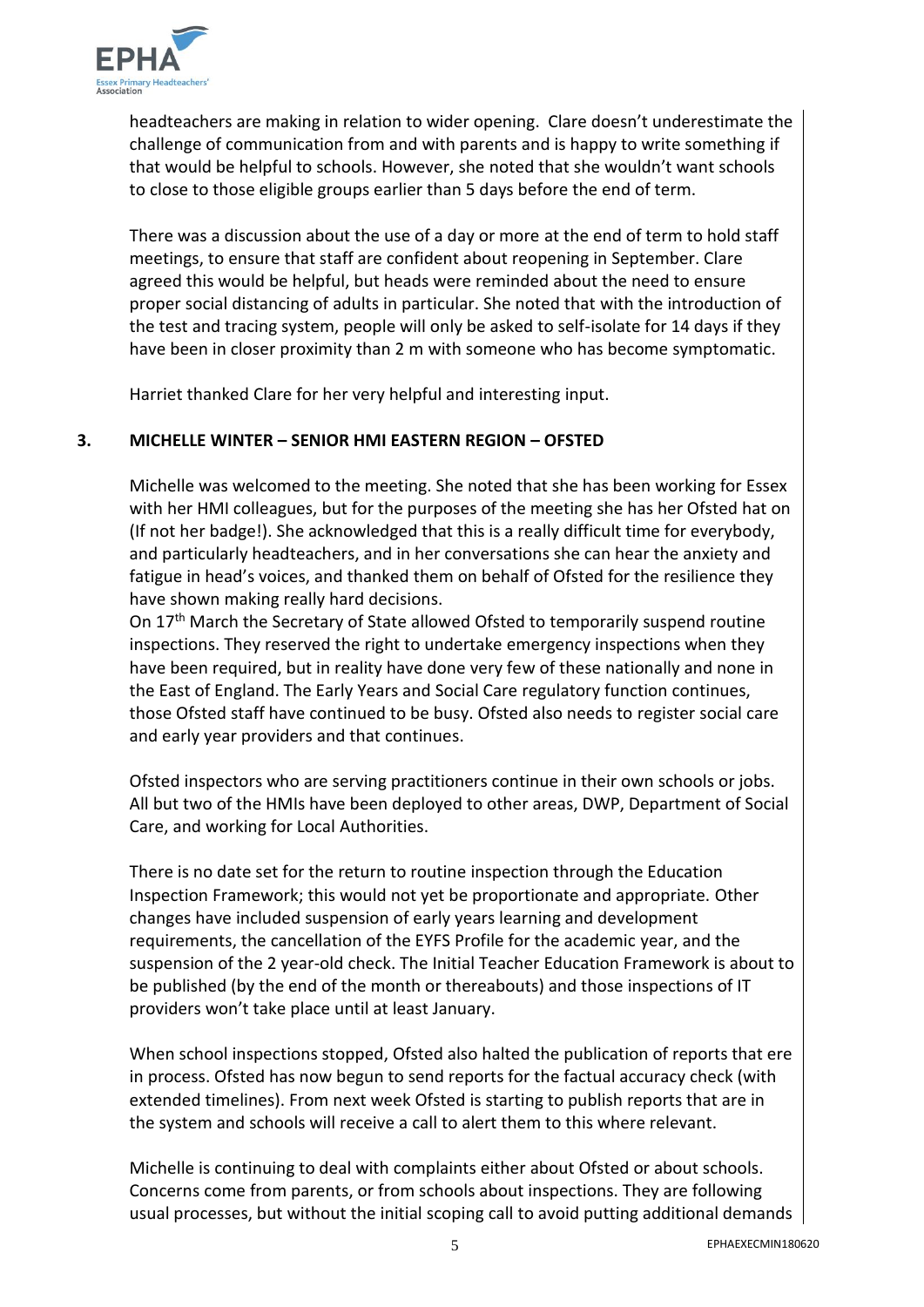

on headteacher time. Ofsted has been investigating with its usual rigour; if this goes to Step 3, a panel discussion goes ahead but without the independent adviser (but takes place out of region). There hasn't been a rise in complaints over the period; there may be an increase over the next few weeks/months as more children return to school.

What next? Ofsted is starting to think about how to get back to business as usual; there are no decisions yet, but there are discussions taking place about how to manage an interim period. Ofsted is considering some sort of visit to schools; not this term or very soon into the autumn term; the timescale will be driven by what is happening in schools and in the country. Ofsted has responsibilities to provide assurance to parents, to provide assurance to the government, report on the safety of the sector, and to support school improvement and offer guidance. Michele asked what sort of visit might be helpful? HMCI has stated very clearly that Ofsted will not be judging schools on what education has or has not been provided during the pandemic; this is not appropriate and there are no benchmarks provided by DfE. Michelle noted that she would be really interested to hear from heads about what they would like to engage with Ofsted including about curriculum, safeguarding, arrangements about Covid-19, which schools should be visited and so on? These discussions are taking place internally, and HCMI is talking to DfE.

One question raised was whether Ofsted recognises the needs to adjust the EIF to recognise the gaps in curriculum that children will have lost. Michelle acknowledged that schools are now in a very different place than where they were at the beginning of the year; within the EIF there is the flexibility and recognition that schools need to have a curriculum that is appropriate for their pupils at their time; that is where Ofsted will focus and they won't expect to see schools as they were in January/February. One headteacher liked the idea of a visit; he noted that Ofsted has an office of authority, and feedback can be useful, but currently there is a high stakes inspection framework. This head welcomes the narrative with a highly skilled, experienced professional, but not the fact that this results in a judgment. Michelle noted that the point about high stakes is important, as if there is a judgment at the end of a visit then it immediately becomes high stakes, and the notion of the visit being supportive and giving guidance is trumped by the judgement.

Another asked *(in the chat)*: "The key words are "visit" or "inspection" which would it be?" One headteacher noted that they would welcome a visit structure similar to the external advisor role: safeguarding processes, curriculum, teaching overview and light challenge and a summary report.

Referring to the assurance that Ofsted would not inspect a school's response to the Covid-19 pandemic, one headteacher noted *(in the chat)*: "This has been the most challenging period of my 20 years as a school leader. In a world where there is still much uncertainty, the one thing that could be done it so assure us of no inspections until September 2021. I also, like many other, am really proud of what we have put in place during this period and I do not think that this should be ignored and not looked at (but not judged)." Another headteacher agreed, saying: "Many schools have provided a curriculum that was tailored to their pupils during closure and did not jump on the first online provider that they came across, My staff worked so hard on what was right for our children and this needs to be acknowledged." She added that it is probable that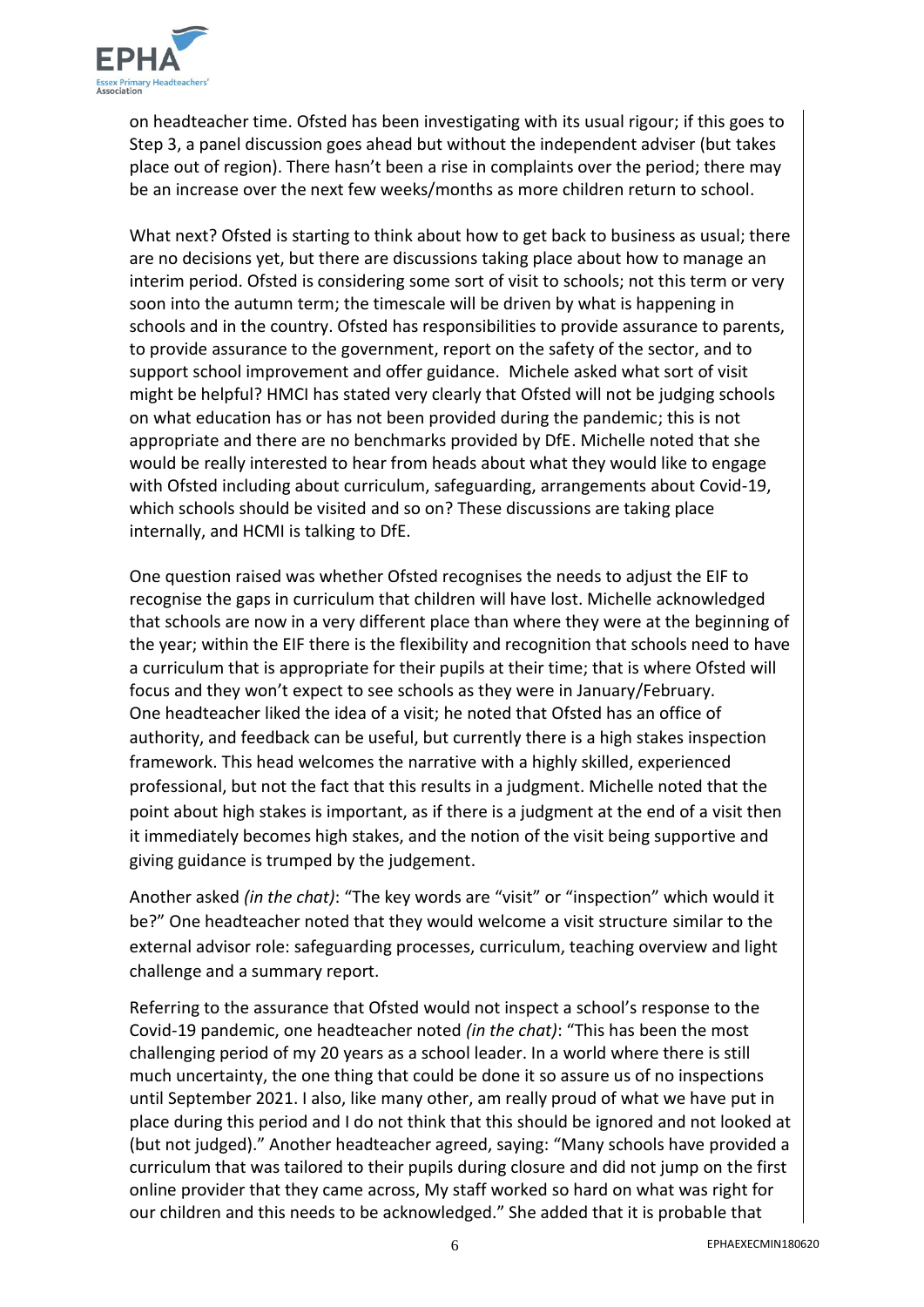

ParentView will comment on a school's response during the pandemic, so this cannot be ignored by Ofsted. Michelle noted that Ofsted has been reviewing ParentView for some time, and would take this observation into account when considering feedback from parents.

The group discussed when and how Ofsted will start to consider accountability measures including attendance, progress and attainment data. Michelle agreed that this is an unknown at the moment and that, for example, pupil attendance data will be meaningless for some time. She noted that the existing Education Inspection Framework does not rely heavily on data, and explained that future inspections will continue to look at a school's curriculum and how that is being developed to meet the needs of the pupils, including how it might address gaps in a child's knowledge and attainment. The data may raise questions and they can be addressed through the usual conversations during an inspection or visit.

Harriet thanked Michele, and noted that there was a lot for everyone to consider and for her to take back. It was agreed that the minutes of the meeting and any additional comments (sent to the Professional Officer) should be forwarded to Michele. She reminded headteachers that this was not an official Ofsted consultation, rather a discussion and a way of gathering the views and opinions of a group of headteachers that she can then feedback to Ofsted. *Michele Winter left the meeting.*

#### **4. JO BARCLAY – SCHOOLS' SAFEGUARDING MANAGER**

Jo was welcomed to the meeting. She gave the following update, reminding headteachers that regular safeguarding briefings are being sent out via Clare's daily communications to schools.

A second interim Child Protection Policy has been produced, linked with the wider reopening of schools. In addition a model Health and Safety Covid-19 Policy has been published. These and other documents can be found on the safeguarding page of the Essex Schools Infolink.

<https://schools.essex.gov.uk/pupils/Safeguarding/Pages/Safeguarding.aspx>

Level 3 training for designated leads continues to take place online, run by Juniper.

The consultation on Keeping Children Safe in Education has been suspended, but it has just been announced that a new document will be effective from  $1<sup>st</sup>$  September. Jo will share details of the document changes this term or in the autumn term.

Jo noted that as pupils return to school there may be an increase in referrals, and staff need to be confident and ready to hear disclosures and know how they should respond. She noted that the Let's Talk Recovery information supports this process. One headteacher noted that his school had recently received a disclosure from a pupil and he had been really pleased at the response from the safeguarding team. Jo confirmed that she is also working with the Effective Support hub to look at the conversion rate data, as conversions seem to be low.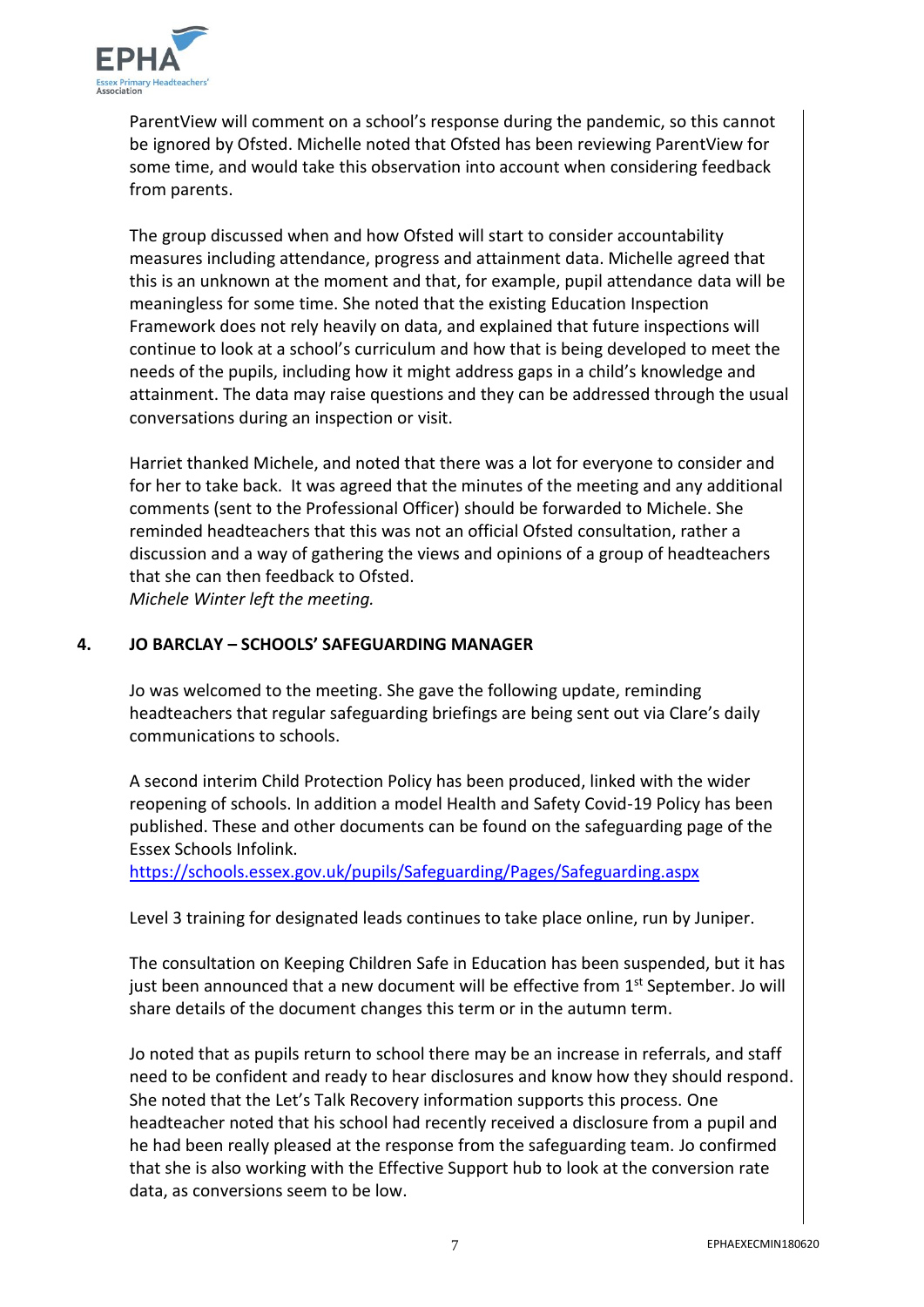

Jo explained that she has been doing some work on the equality and diversity guidance that is available to schools, including transgender guidance (that has recently been criticised by a support group). In addition, she noted that schools will need and want to address the issues raised by the current focus on Black Lives Matter, and she will provide guidance as this becomes available. Nicola Morgan-Soane noted that she would be keen to be involved with an equality and diversity working group.

Jo is leading on the Headteacher Wellbeing Programme for ECC. This was started last year and continues to be an important piece of work, albeit interrupted by the Covid-19 pandemic. Jo recently met with Sally Rundell (a consultant working on this issue), the EPHA Chair, Vice-Chair and Professional Officer, to consider the tools and resources that will support headteacher wellbeing. One issue discussed is the need for governors to support their headteacher, including understanding that the performance management appraisal process will need to be adapted this year. She confirmed that Nicki Harris, Juniper HR for Schools, has been involved in these discussions and so the current governor training on appraisal should reflect this. In addition, a video is being produced that can be shared with governors around headteacher wellbeing. Jo noted that she has met with the Assistant Directors and Heads of Education to discuss the approach, and will run training for the School Effectiveness Partners about how to have the right conversations with headteachers about their wellbeing, particularly at this difficult and stressful time. She will continue to consult with headteachers about what will support their wellbeing. It was stressed that the approach from the LA will be pragmatic, and will not add to the headteacher workload.

#### **5. CONTINUED DISCUSSION WITH CLARE KERSHAW AND LA OFFICERS**

#### **a) Transition**

Alison Fiala explained that the Education Team and HMI deployed to Essex have produced guidance around transition, for early years, primary and secondary settings; this will be sent to schools on Friday 19<sup>th</sup> June. The primary-phase document and the partial EY document had been shared with the Executive that morning and a number of suggestions were made to amend the information. It was stressed that this is guidance and collated ideas for schools, not a checklist, and that schools are already working hard on their transition arrangements at all stages. The next four weeks will be critical.

The Executive noted the reference in the latest DfE guidance to primary schools accessing space on secondary school sites. Clare stressed that this is around increasing physical capacity, and at this stage is probably impractical to organise; there is no expectation that secondary schools will offer space to primary pupils. The LA bubbles guidance refers to this. There has been discussion with the secondary schools around Year 6 transition, and they understand the importance of liaising effectively with primary schools. They are also planning the induction period for Year 7 pupils at the start of the autumn term, but this should not be at the expense of no contact with primary schools this term.

# **b) Census and school funding**

One headteacher noted the need for clarity about the September term, including the potential impact on school funding if schools are only open to some of their pupils by the date of the census return. Clare confirmed that she has raised this issue with the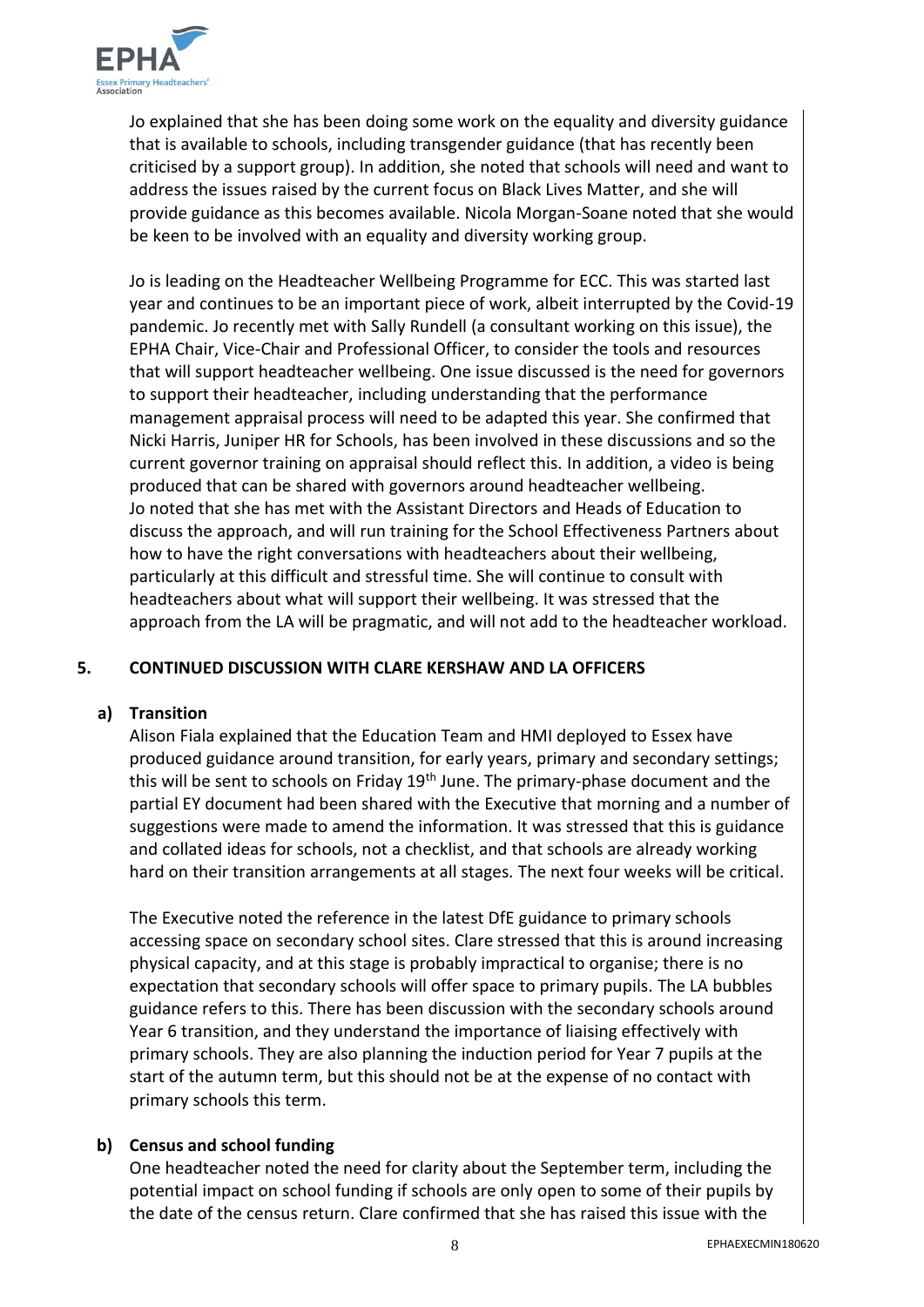

DfE and has asked that the census date should be delayed.

# **c) Critical worker priority status**

The Executive discussed the current arrangements for critical worker and vulnerable children, arguing that continuing this priority group makes wider opening more complicated. Clare suggested that there will need to be a pragmatic view from the government; logically if schools are opened more widely because the pandemic is at a less critical stage, then the justification for offering priority places to the children of critical workers will not be there, particularly if this childcare is not offered during the summer holiday period. She stressed that the critical worker guidance defines them as being critical to the Covid-19 emergency response, and this is the approach that schools should take when determining who is, or isn't, a key worker.

# **d) Summer holiday provision**

The EPHA Executive discussed the uncertainty around the summer holiday period, and Harriet reminded everyone of the views expressed at the last Executive meeting on the 9<sup>th</sup> June. It was argued then that three different scenarios might be proposed by the DfE and the Executive response was as follows:

- 1. Total closure of schools unanimous agreement
- 2. Critical workers only everyone against, and it was argued that as the national emergency is not now at peak critical workers should be able to organise shifts and childcare as they normally would in the holiday period.
- 3. Summer schools/clubs opening on school sites not reasonable or viable for primary schools. It was suggested that secondary schools could be asked to host local provision.

Clare repeated that the Local Authority is working on a potential childcare offer over the holiday period, using Active Essex and private sports and childcare clubs; she is not supporting an education offer over the summer involving schools. She is acutely aware of the wellbeing of headteachers and their staff and knows that they will need to have time to plan for the wider opening of schools in September. She explained that she anticipates that holiday provision will mainly be based outdoors or may use halls or larger rooms, and that clubs will follow the existing guidance that allows for social distancing rather than the use of "bubbles" as followed in schools. She stressed that it will need to be a meaningful offer, ensuring that children and young people have the opportunity to socialise, exercise and re-engage with each other. The Executive questioned whether any holiday provision would be paid for by parents or provided by the education system. Clare noted that the LA may subsidise disadvantaged children, but the expectation would not be that childcare was paid by schools.

# **e) September reopening**

Clare agreed that it is imperative that schools receive clear and realistic guidance from the DfE as soon as possible; in the meantime, the LA is working on guidance to support schools but needs guidance and direction from the DfE. A range of issues are being considered, including:

- Social distancing 2m or 1m or something else?
- The blended learning offer remote learning is likely to continue in some form;
- Assessment of pupils, whether in or out of school, recognising the gaps in education, but also some of the positive aspects of learning during the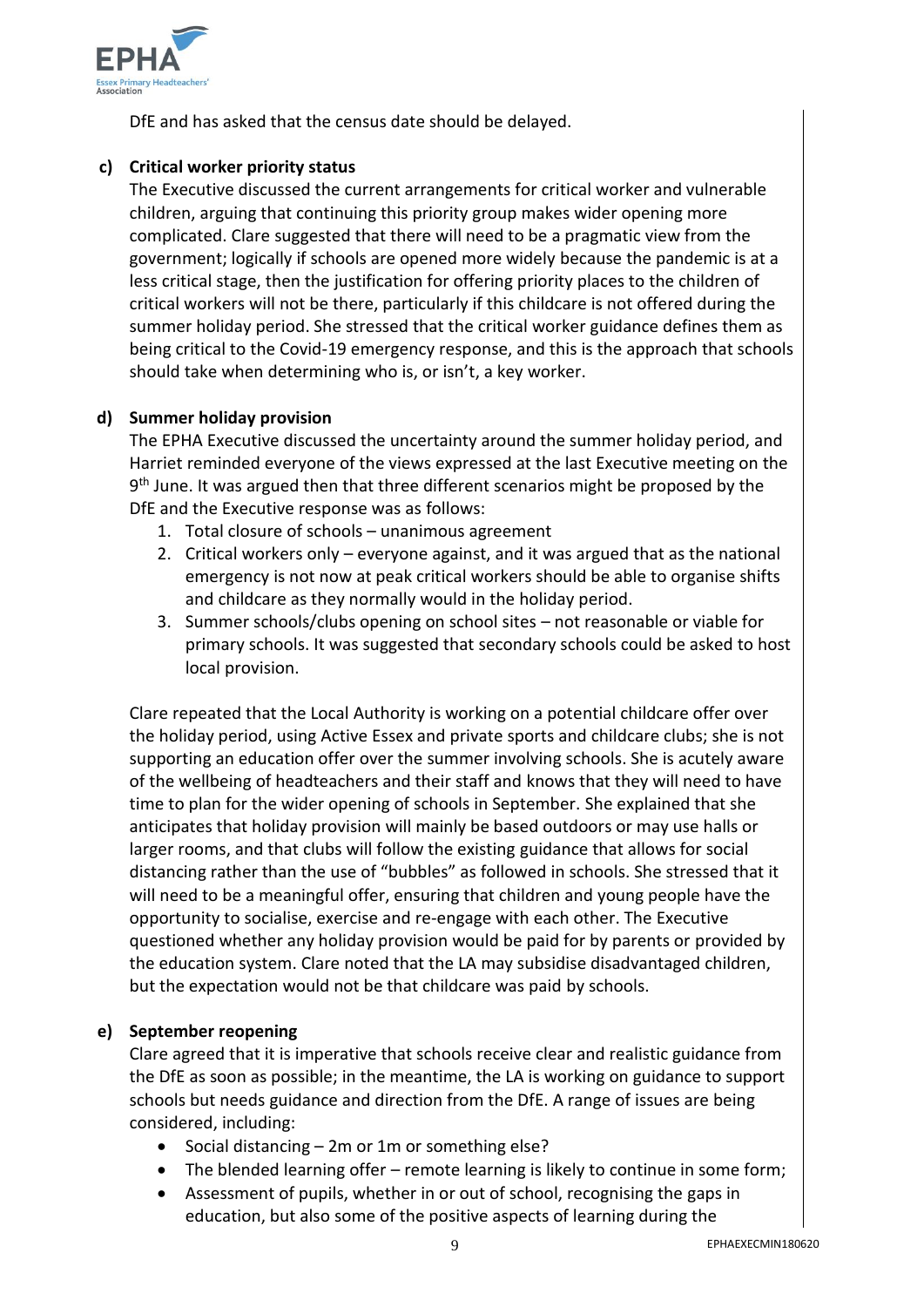

lockdown;

- A recovery curriculum;
- Attendance this will need to be answered by the DfE, but must be pragmatic;
- Use and accessibility of technology;
- Future tests and exams, including SATs, EYFS baseline, phonics;
- Recruitment and staffing levels preparing for lower numbers of NQTs;
- Safeguarding;
- Transport:
- Delayed and staggered starts.

A number of suggestions and questions were made through the chat function, including:

- Is there a possibility that the school day could be extended without the normal consultation process?
- Presumably the remote/home learning will have to become more formal and prescribed so that the education offer for all year groups becomes more consistent across schools.
- (My) suggestion would be bubbles of 30 maintaining staggered starts/finishes, lunch arrangements, no cross-class mixing.

Clare reminded headteachers that they can set up telephone interviews with HMI and SEPs to discuss their thoughts in more detail. Email [denise.hobbs@essex.gov.uk](mailto:denise.hobbs@essex.gov.uk)

It was agreed that there would be another EPHA Executive meeting later in the term (week commencing 6th July) to discuss reopening plans for September, whether or not DfE guidance is available at that time.

#### **6. THE FUTURE OF EDUCATION**

Harriet noted that, following the last Executive meeting on 9<sup>th</sup> June she and the Professional Officer fed back the views discussed about the future of education at a meeting with Clare. These included a strong view that the nature of education should change, there should be a comprehensive review of the content and purpose of the curriculum, and that Ofsted and SATs tests should be removed entirely or at least radically altered. The accountability of schools is essential, but could be done differently such as employing independent peer to peer review.

It was suggested that an online discussion group should be set up to discuss this issue with Helen Lincoln and Clare Kershaw.

*Following the meeting it was agreed that this preliminary session will be limited to the EPHA Chair, Area Chairs and the Professional Officer, joined by colleagues from ASHE.* 

Harriet thanked Clare and the education team for their support and guidance during this unprecedented period.

**Professional Officer**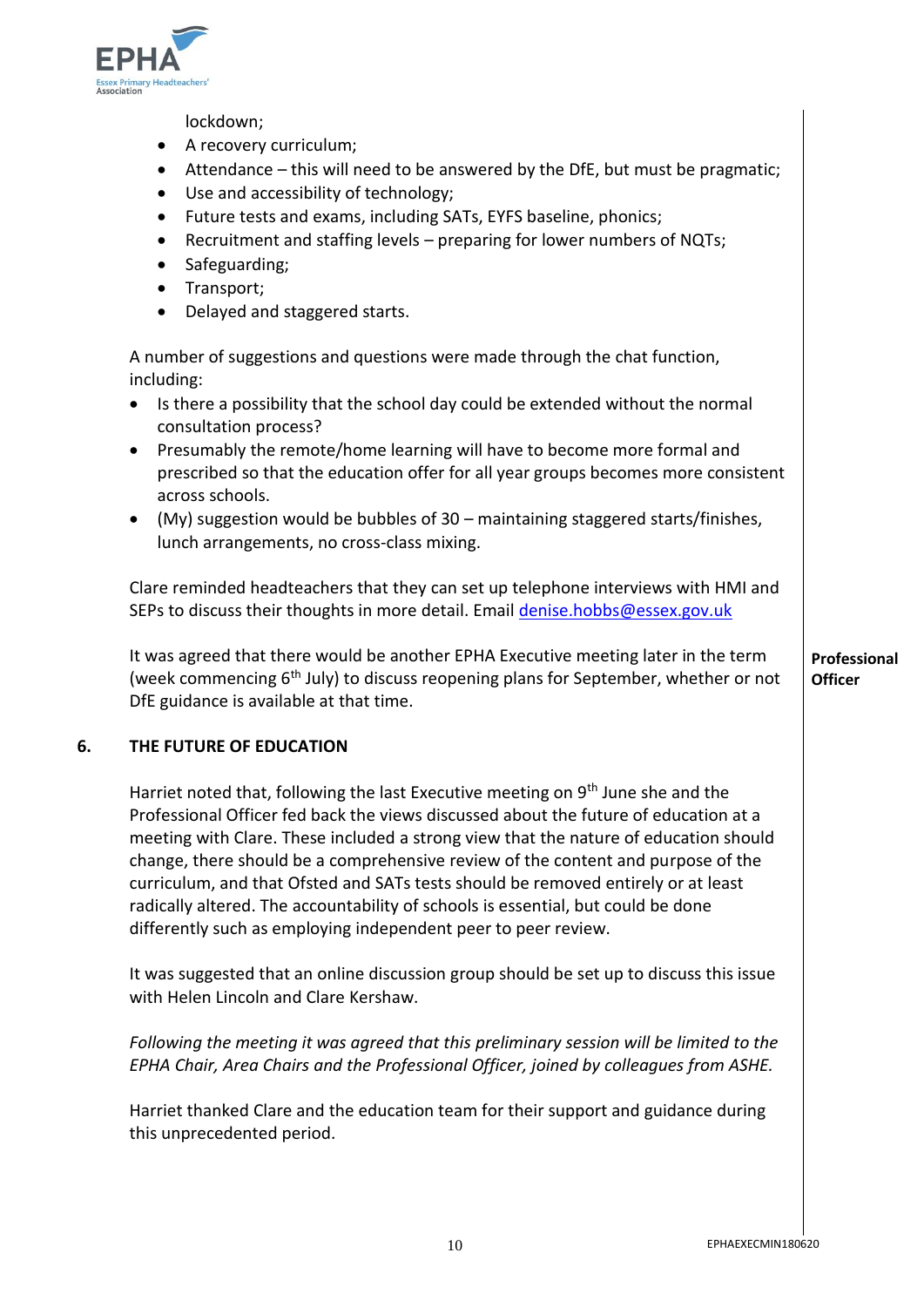

# **7. ANY OTHER BUSINESS**

# **Violence & Vulnerability partnership - localities priority and proposal to work with primary schools (in identified areas)**

The Professional Officer referred the Executive to a paper from the Violence and Vulnerability Operations Board that she circulated in advance of the meeting. This explained**:**

*As part of the analysis being undertaken to inform the V&V work, we are increasingly developing our understanding of localities across the county.* 

*Following a V&V webinar on 1st June, and from our broader work as a partnership, we are keen to explore our approach to longer term prevention, intervention and diversion with primary aged children, in a school setting, and in targeted localities.* 

*The idea we would like to explore with you is support for children in primary schools with key messages about V&V risks which we can evidence has an impact. This could be, for example, a piece of interactive tech, with tools to help children think about risks, which links in with and supports teachers and members of staff as part of the overall safeguarding approach.* 

*The proposal is to provide certain identified schools with a fully funded resource pack / tool which would assist teachers in:*

- *Imparting information about the risks of identified areas, this could include for example county lines, knife crime, serious violence.*
- *Educating children and young people (CYP) as to the signs to look out for and provide them with resilience strategies to 'resist and report'.*
- *A feature of the pack or tool could include an element of technology, which could allow CYP to interact with and disclose their feelings, removing the potential barrier of talking to an adult (initially), this way providing staff with the ability to gauge the anxieties and concerns of their school population remotely and take remedial action where necessary and as they see fit.*

*We understand that there are a lot of packs and tools around, and some really good work already being undertaken, and for any work we agree to progress, it would be important to build on this. However, we believe, especially in the period of reintroduction to school for many children, and as schools welcome more of their pupils back into the classroom and the abnormal period they are currently experiencing, children and teachers might need some additional support. The work would also be about supporting the input for PSHE as part of key stage two.* 

*The Violence and Vulnerability Operations Board is fully aware of the huge amount of work that schools face in preparing for more children returning to school in the coming months. It is absolutely not the intention of this group to impose anything that creates additional work for teachers and staff, but rather aids and supports staff, providing a productive safeguarding activity.* 

*There is funding for our localities work within the V&V budget in 2020/21, so to make use of this opportunity, it is important we move quickly. If there is support for this*